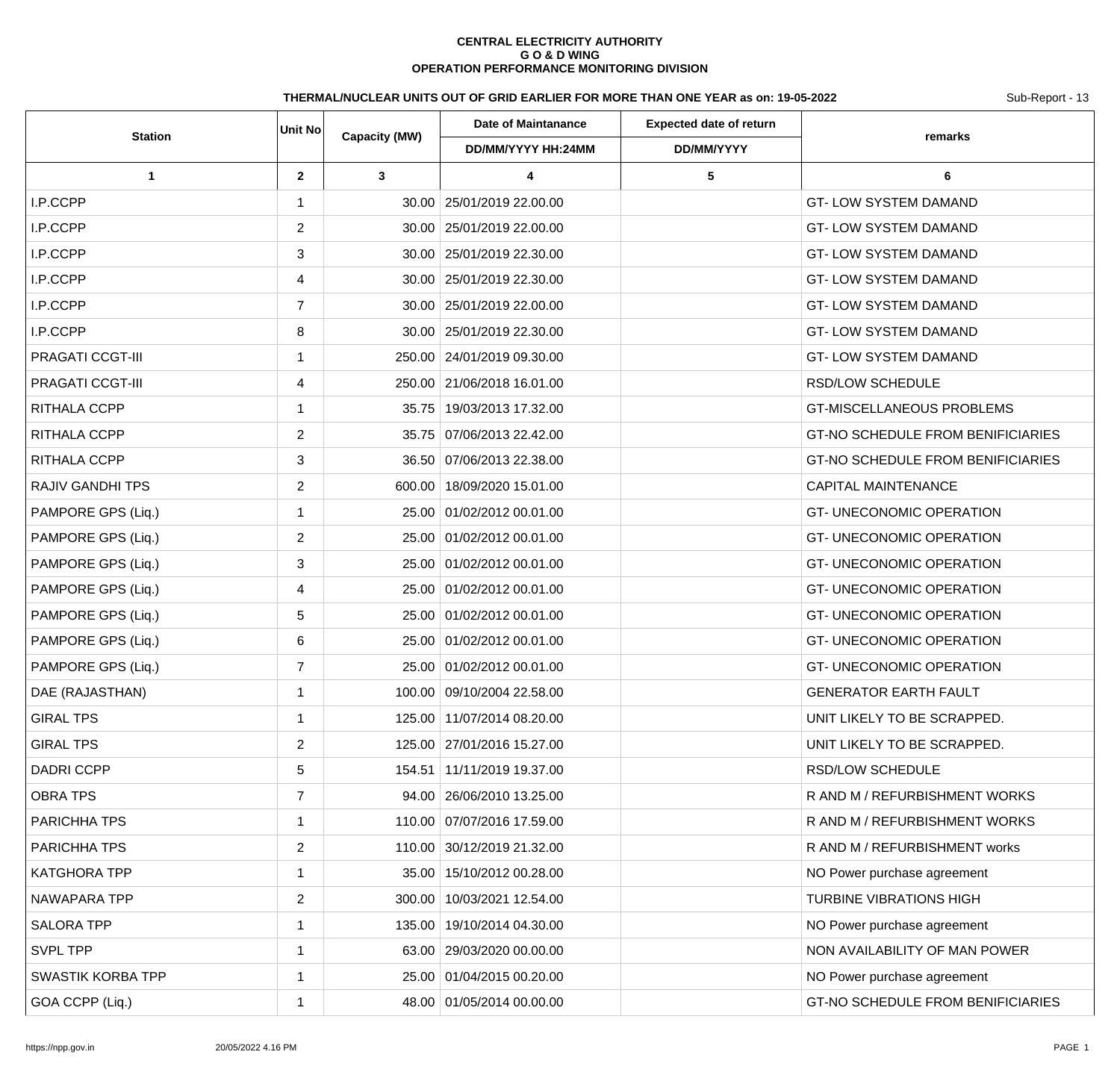| <b>Station</b>        | Unit No        | Capacity (MW) | <b>Date of Maintanance</b>   | <b>Expected date of return</b> | remarks                                  |
|-----------------------|----------------|---------------|------------------------------|--------------------------------|------------------------------------------|
|                       |                |               | DD/MM/YYYY HH:24MM           | DD/MM/YYYY                     |                                          |
| 1                     | $\mathbf{2}$   | $\mathbf{3}$  | 4                            | $5\phantom{.0}$                | 6                                        |
| <b>KAWAS CCPP</b>     | 3              |               | 106.00 06/11/2019 18.01.00   |                                | <b>RSD/LOW SCHEDULE</b>                  |
| DHUVARAN CCPP         | 3              |               | 72.00 27/01/2021 08.19.00    |                                | RESERVE SHUT DOWN                        |
| <b>DHUVARAN CCPP</b>  | 4              |               | 40.00 21/02/2019 00.00.00    |                                | RESERVE SHUT DOWN                        |
| PIPAVAV CCPP          | 1              |               | 351.00 30/03/2021 12.14.00   |                                | <b>RSD/LOW SCHEDULE</b>                  |
| PIPAVAV CCPP          | 2              |               | 351.00 20/11/2020 22.00.00   |                                | <b>RSD/LOW SCHEDULE</b>                  |
| <b>SALAYA TPP</b>     | 1              |               | 600.00 15/12/2020 12.30.00   |                                | <b>COAL SHORTAGE</b>                     |
| <b>SALAYA TPP</b>     | 2              |               | 600.00 11/03/2021 10.17.00   |                                | <b>COAL SHORTAGE</b>                     |
| <b>BARODA CCPP</b>    | 5              |               | 106.00 23/07/2016 22.40.00   |                                | FUEL SUPPLY & OTHER MISC. PROBLEMS       |
| <b>BARODA CCPP</b>    | 6              |               | 54.00 21/06/2016 18.56.00    |                                | FUEL SUPPLY & OTHER MISC. PROBLEMS       |
| <b>DGEN MEGA CCPP</b> | 1              |               | 400.00   28/11/2020 18.00.00 |                                | GT-NO SCHEDULE FROM BENIFICIARIES        |
| <b>DGEN MEGA CCPP</b> | 3              |               | 400.00 17/01/2021 00.00.00   |                                | <b>GT-NO SCHEDULE FROM BENIFICIARIES</b> |
| <b>ESSAR CCPP</b>     | $\mathbf{1}$   |               | 110.00 01/02/2015 12.03.00   |                                | NO Power purchase agreement              |
| <b>ESSAR CCPP</b>     | 2              |               | 110.00 17/08/2015 00.00.00   |                                | NO Power purchase agreement              |
| <b>ESSAR CCPP</b>     | 3              |               | 185.00 17/08/2015 00.00.00   |                                | NO Power purchase agreement              |
| <b>ESSAR CCPP</b>     | 4              |               | 110.00 17/08/2015 00.00.00   |                                | NO Power purchase agreement              |
| PEGUTHAN CCPP         | 1              |               | 135.00 10/12/2018 00.12.00   |                                | <b>GT-UNECONOMIC OPERATION</b>           |
| PEGUTHAN CCPP         | 2              |               | 135.00 10/12/2018 00.12.00   |                                | <b>GT-UNECONOMIC OPERATION</b>           |
| PEGUTHAN CCPP         | 3              |               | 135.00 10/12/2018 00.12.00   |                                | <b>GT- UNECONOMIC OPERATION</b>          |
| PEGUTHAN CCPP         | 4              |               | 250.00 10/12/2018 00.12.00   |                                | <b>GT- UNECONOMIC OPERATION</b>          |
| <b>SATPURA TPS</b>    | 6              |               | 200.00 05/03/2021 11.55.00   |                                | UNIT LIKELY TO BE SCRAPPED.              |
| <b>SATPURA TPS</b>    | $\overline{7}$ |               | 210.00 05/03/2021 10.09.00   |                                | UNIT LIKELY TO BE SCRAPPED.              |
| <b>SATPURA TPS</b>    | 8              |               | 210.00   29/02/2020 23.54.00 |                                | UNIT LIKELY TO BE SCRAPPED.              |
| SATPURA TPS           | 9              |               | 210.00   22/02/2020 02.52.00 |                                | UNIT LIKELY TO BE SCRAPPED.              |
| RATNAGIRI CCPP        | $\mathbf{1}$   |               | 205.00 06/02/2015 16.03.00   |                                | GT SHUT DOWN DUE TO FUEL SHORTAGE        |
| <b>RATNAGIRI CCPP</b> | 2              |               | 205.00 08/07/2014 13.30.00   |                                | GT SHUT DOWN DUE TO FUEL SHORTAGE        |
| <b>RATNAGIRI CCPP</b> | 3              |               | 230.00 11/08/2014 13.30.00   |                                | GT SHUT DOWN DUE TO FUEL SHORTAGE        |
| <b>TARAPUR</b>        | 1              |               | 160.00 08/01/2020 00.00.00   |                                | <b>ENMASS REFUELLING</b>                 |
| <b>TARAPUR</b>        | 2              |               | 160.00   13/07/2020 04.38.00 |                                | ANNUAL MAINTENANCE                       |
| <b>URAN CCPP</b>      | $\overline{7}$ |               | 108.00   25/05/2020 12.51.00 |                                | TURBINE BLADE FAILURE                    |
| <b>BELA TPS</b>       | 1              |               | 270.00 28/08/2018 21.26.00   |                                | NO Power purchase agreement              |
| <b>BUTIBORI TPP</b>   | 1              |               | 300.00   29/12/2018 00.30.00 |                                | NO Power purchase agreement              |
| <b>BUTIBORI TPP</b>   | 2              |               | 300.00   17/01/2019 00.15.00 |                                | NO Power purchase agreement              |
| <b>GEPL TPP Ph-I</b>  | $\mathbf{1}$   |               | 60.00 29/06/2013 00.00.00    |                                | NO Power purchase agreement              |
| <b>GEPL TPP Ph-I</b>  | 2              |               | 60.00   20/06/2013 20.27.00  |                                | NO Power purchase agreement              |
| <b>MIHAN TPS</b>      |                |               | 61.50 10/01/2013 15.50.00    |                                | NO Power purchase agreement              |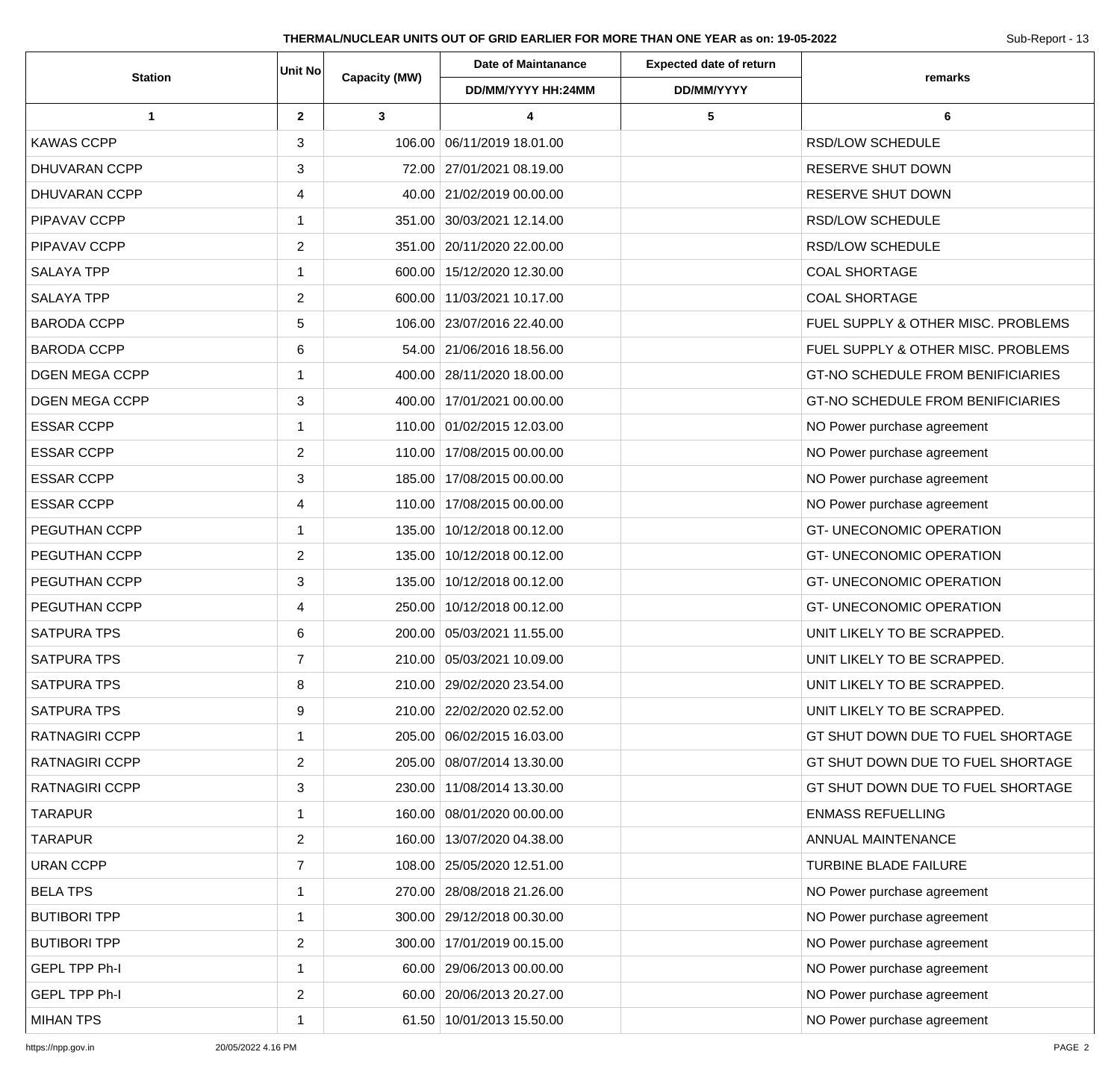| <b>Station</b>                 | Unit No        | Capacity (MW) | <b>Date of Maintanance</b>   | <b>Expected date of return</b> | remarks                           |
|--------------------------------|----------------|---------------|------------------------------|--------------------------------|-----------------------------------|
|                                |                |               | DD/MM/YYYY HH:24MM           | DD/MM/YYYY                     |                                   |
| 1                              | $\overline{2}$ | 3             | 4                            | 5                              | 6                                 |
| <b>MIHAN TPS</b>               | $\overline{2}$ |               | 61.50 05/11/2013 11.53.00    |                                | NO Power purchase agreement       |
| <b>MIHAN TPS</b>               | 3              |               | 61.50 10/06/2013 18.00.00    |                                | NO Power purchase agreement       |
| <b>MIHAN TPS</b>               | 4              |               | 61.50 20/08/2013 10.00.00    |                                | NO Power purchase agreement       |
| NASIK (P) TPS                  | $\mathbf 1$    |               | 270.00 04/03/2014 18.10.00   |                                | NO Power purchase agreement       |
| NASIK (P) TPS                  | 2              |               | 270.00 16/02/2017 00.46.00   |                                | NO Power purchase agreement       |
| NASIK (P) TPS                  | 3              |               | 270.00 14/04/2017 01.45.00   |                                | NO Power purchase agreement       |
| NASIK (P) TPS                  | 4              |               | 270.00 20/05/2017 00.25.00   |                                | NO Power purchase agreement       |
| NASIK (P) TPS                  | 5              |               | 270.00 30/05/2017 15.24.00   |                                | NO Power purchase agreement       |
| SHIRPUR TPP                    | $\mathbf 1$    |               | 150.00 28/09/2017 21.14.00   |                                | NO Power purchase agreement       |
| <b>WARDHA WARORA TPP</b>       | 1              |               | 135.00   16/02/2016 17.19.00 |                                | NO Power purchase agreement       |
| <b>MANGAON CCPP</b>            | 1              |               | 388.00 07/02/2017 17.30.00   |                                | GT-NO SCHEDULE FROM BENIFICIARIES |
| <b>SIMHAPURI TPS</b>           | $\mathbf{1}$   |               | 150.00 18/03/2017 00.08.00   |                                | RSD/LOW SCHEDULE                  |
| SIMHAPURI TPS                  | $\overline{2}$ |               | 150.00   27/05/2018 11.06.00 |                                | RSD/LOW SCHEDULE                  |
| <b>SIMHAPURI TPS</b>           | 3              |               | 150.00 27/05/2018 03.01.00   |                                | RSD/LOW SCHEDULE                  |
| SIMHAPURI TPS                  | 4              |               | 150.00 07/04/2017 05.25.00   |                                | RSD/LOW SCHEDULE                  |
| <b>GAUTAMI CCPP</b>            | 1              |               | 145.00 02/02/2013 12.17.00   |                                | GT SHUT DOWN DUE TO FUEL SHORTAGE |
| <b>GAUTAMI CCPP</b>            | 2              |               | 145.00 30/04/2015 23.26.00   |                                | GT SHUT DOWN DUE TO FUEL SHORTAGE |
| <b>GAUTAMI CCPP</b>            | 3              |               | 174.00 30/04/2015 23.17.00   |                                | GT SHUT DOWN DUE TO FUEL SHORTAGE |
| GMR Energy Ltd - Kakinada      | 1              |               | 42.50 01/10/2017 00.00.00    |                                | GT SHUT DOWN DUE TO FUEL SHORTAGE |
| GMR Energy Ltd - Kakinada      | 2              |               | 42.50 02/11/2017 00.00.00    |                                | GT SHUT DOWN DUE TO FUEL SHORTAGE |
| GMR Energy Ltd - Kakinada      | 3              |               | 42.50 02/11/2017 00.00.00    |                                | GT SHUT DOWN DUE TO FUEL SHORTAGE |
| GMR Energy Ltd - Kakinada      | 4              |               | 42.50 01/10/2017 00.00.00    |                                | GT SHUT DOWN DUE TO FUEL SHORTAGE |
| GMR Energy Ltd - Kakinada      | 5              |               | 50.00 01/10/2017 00.00.00    |                                | GT SHUT DOWN DUE TO FUEL SHORTAGE |
| <b>GODAVARI CCPP</b>           | 3              |               | 47.00 28/12/2019 13.58.25    |                                | <b>Fuel Shortage</b>              |
| GREL CCPP (Rajahmundry)        | $\mathbf{1}$   |               | 240.00 01/09/2016 00.25.00   |                                | GT SHUT DOWN DUE TO FUEL SHORTAGE |
| <b>GREL CCPP (Rajahmundry)</b> | $\overline{2}$ |               | 144.00 01/09/2016 00.25.00   |                                | GT SHUT DOWN DUE TO FUEL SHORTAGE |
| <b>GREL CCPP (Rajahmundry)</b> | 3              |               | 240.00 01/10/2016 02.10.00   |                                | GT SHUT DOWN DUE TO FUEL SHORTAGE |
| <b>GREL CCPP (Rajahmundry)</b> | 4              |               | 144.00 01/10/2016 02.10.00   |                                | GT SHUT DOWN DUE TO FUEL SHORTAGE |
| JEGURUPADU CCPP PH II          | 1              |               | 140.00 15/12/2015 23.18.00   |                                | GT SHUT DOWN DUE TO FUEL SHORTAGE |
| JEGURUPADU CCPP PH II          | $\overline{2}$ |               | 80.00 15/12/2015 23.02.00    |                                | GT SHUT DOWN DUE TO FUEL SHORTAGE |
| KONASEEMA CCPP                 | $\mathbf 1$    |               | 140.00 18/04/2016 00.00.00   |                                | GT SHUT DOWN DUE TO FUEL SHORTAGE |
| KONASEEMA CCPP                 | 2              |               | 140.00 18/04/2016 00.00.00   |                                | GT SHUT DOWN DUE TO FUEL SHORTAGE |
| KONASEEMA CCPP                 | 3              |               | 165.00   18/04/2016 00.00.00 |                                | GT SHUT DOWN DUE TO FUEL SHORTAGE |
| KONDAPALLI EXTN CCPP           | $\mathbf{1}$   |               | 233.00 16/09/2016 05.40.00   |                                | GT SHUT DOWN DUE TO FUEL SHORTAGE |
| KONDAPALLI EXTN CCPP           | $\overline{2}$ |               | 133.00   16/09/2016 05.39.00 |                                | GT SHUT DOWN DUE TO FUEL SHORTAGE |